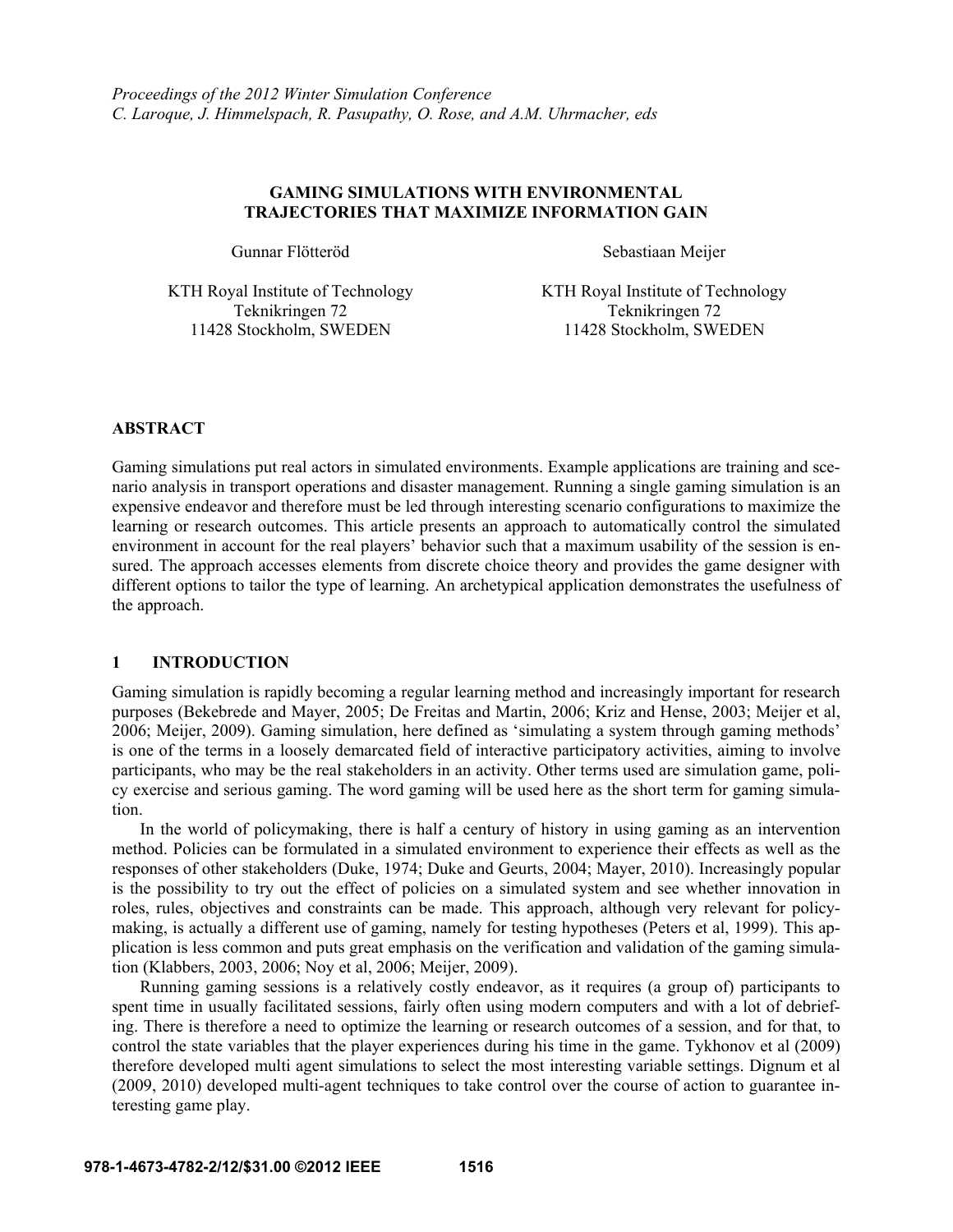This article introduces another approach to control the game flow, accessing elements from discrete choice theory (Ben-Akiva and Lerman, 1985). Discrete choice theory is the mainstay of behavioral modeling in the transport and marketing domain. The authors set up a framework and explore a simple case study that is based upon the Trust and Tracing Game dilemma (Meijer et al, 2006; Meijer, 2009; Tykhonov et al, 2009). The purpose of the Trust and Tracing Game is to learn about the effect of checking and cheating behavior in supply chains, in a given cultural and institutional setting. The case study in this paper could be useful to learn about strategies to cope with cheating as a buyer, as a subset of the full game.

# **2 FRAMEWORK**

This section makes the approach formally concrete. Some simplifications are adopted for notational convenience; these simplifications are indicated in the text.

# **2.1 Framework Elements**

A gaming simulation consists of three major component that are relevant for the purposes of this text: one or more real actors (decision makers, players); a (computer) simulation of the environment; the facilitator (controls the game and the simulated environment).

The game evolves along a time line. Thinking of discrete time steps (stages), the game adheres to the following logic:

- 1. An initial environmental state is defined.
- 2. The following is repeated until the game terminates:
	- a. The current environmental state is presented to all actors.
	- b. All actors submit their actions for the next stage.
	- c. The environmental simulation generates a new stage *under the control of the facilitator.*

The objective of this work is to investigated methods to support the facilitator in step 2c (controlling the simulated environment), such that the game evolves in an insightful way.

# **2.2 System Dynamics**

We number the game stages  $k = 0...K$  and denote the environmental state in stage k by  $x^{(k)}$ . The length of a stage (in terms of simulated time) is scenario-dependent; it should be long enough to allow for relevant changes in the environment but should be short enough to avoid incoherent, jump-like changes.

There are N actors (decision makers, players). Every actor n has an internal state  $z_n^{(k)}$ . Given a current environmental state  $x^{(k)}$  and an internal state  $z_n^{(k)}$ , each decision maker *n* selects an action *i* from a set of alternatives. We assume that decision makers do not communicate and that their choice sets are finite. Both assumptions can be relaxed. However, assuming real-valued choice sets would leave out of the realm of *discrete* choice theory. The potential combinatorial explosion a discrete choice set brings along can be counteracted with sampling strategies (Flötteröd and Bierlaire, 2011). The environmental simulation reacts to the actions of all players according to its "laws of nature", as described further below.

# **2.3 Acceptability of Simulated Environment**

Given either a stochastic environment or at least two non-communicating players, each single actor will acknowledge that the upcoming environmental state is not perfectly predictable. If the environment is currently in state  $x^{(k)}$ , its next state appears to player *n*, who chose action  $i_n^{(k)}$  in stage *k*, like a random variable that assumes a concrete value  $x^{(k+1)}$  with probability  $P(x^{(k+1)} | i_n^{(k)}, z_n^{(k)}, x^{(k)})$ . The conditioning of the next state only on the current state, the action of player  $n$  and that player's internal state represents truthfully the state of knowledge of player  $n$ .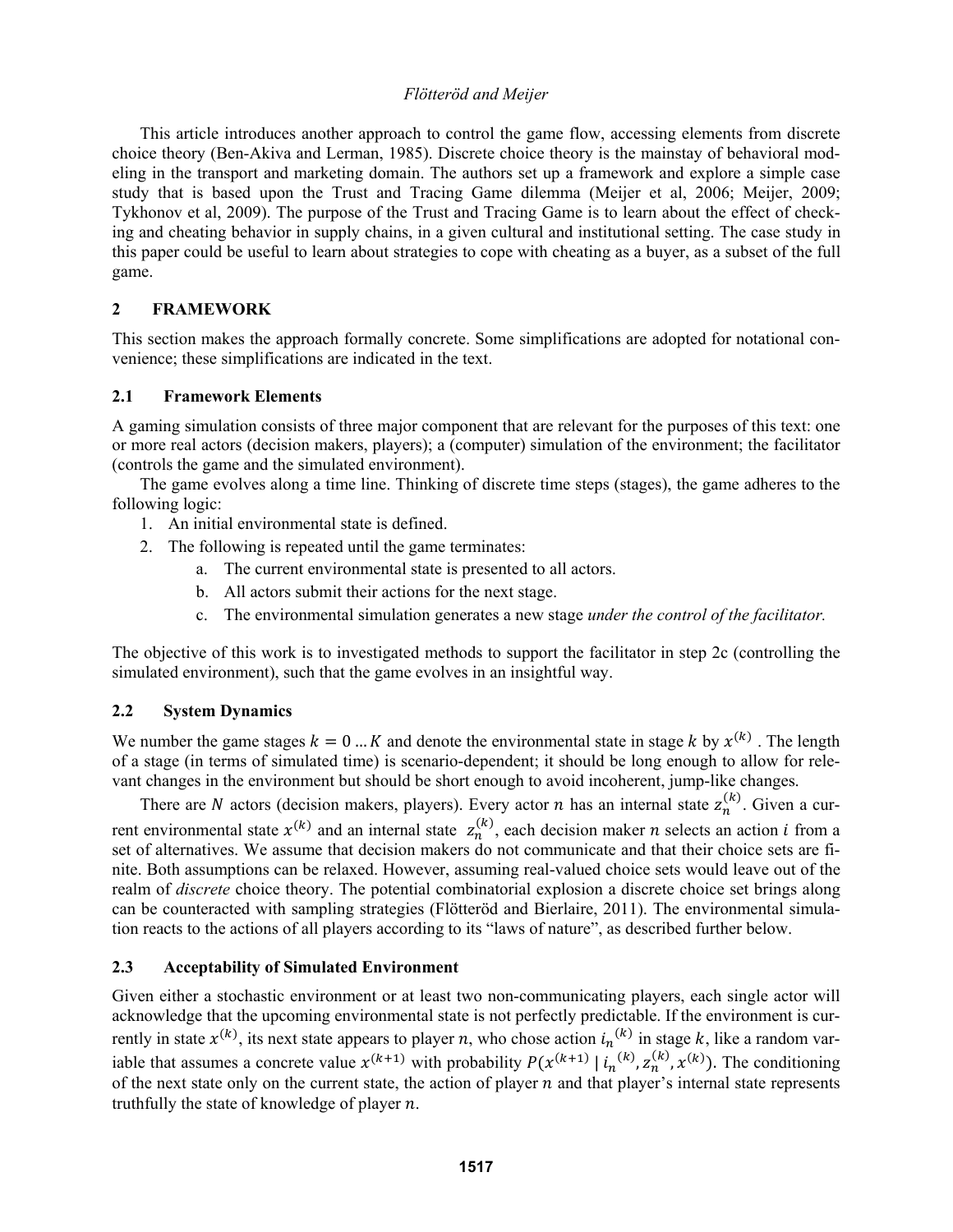This gives the facilitator, controlling the game and in particular the environmental simulator, the necessary degrees of freedom to steer the system into relevant regimes: Instead of truthfully generating a stochastic realization of the system dynamics, an *acceptable* state is deliberately selected.

To give an example, an upcoming state may be considered as acceptable if every single player believes that it can occur at least with probability  $\delta$ . This would mean that the set of feasible next states given that one is currently in state  $x^{(k)}$  can be written as  $\{x^{(k+1)} \mid \min_n P(x^{(k+1)} \mid i_n^{(k)}, z_n^{(k)}, x^{(k)}) \ge \delta\}.$ (Operational formulations would be somewhat more complicated, in particular to avoid situations where this set is empty.)

#### **2.4 Objective Decision Support**

Denote by  $X$  a complete realization of the game, comprising a sequence of environmental states  $x^{(0)}, x^{(1)}, ..., x^{(K)}$  and all internal states  $z_n^{(0)}, z_n^{(1)}, ..., z_n^{(K)}$  and choices  $i_n^{(0)}, i_n^{(1)}, ..., i_n^{(K)}$  for all players  $n = 1 ... N$ .

The analyst defines a measure of information  $I(X)$  that assigns to each game realization X a realvalued number representing how informative this realization is. An example would be to give all situations where some player  $n$  has to make a critical decision in less than 2 minutes an information value of one and zero otherwise. Alternatively, one could define the information value as one over the time left for player  $n$  to make a decision, reflecting that short decision time windows reveal more about the player's ability to act under time pressure.

Given a measure of plausibility of the environmental dynamics and a measure of information for complete game realizations, the objective of the decision support system is to propose to the facilitator in each stage of the game an acceptable and most informative next environmental state.

#### **2.5 Tracking of Behavioral Models**

As the game evolves through time, the choices of all actors can be observed and related to the situations in which they were made. Specifically, after stage  $k$  one has for each player  $n$  a data set  $(x^{(0)}, z_n^{(0)}, i_n^{(0)})$ , ...,  $(x^{(k)}, z_n^{(k)}, i_n^{(k)})$  of (environmental state, internal state, choice) tuples, from which a behavioral model that mimics player  $n$ 's behavior can be estimated. As the game advances, more and more data becomes available, based on which the behavioral models can be continuously improved. Train (2003) presents a discrete choice framework for this model update process. Martens and Uhrmacher (2004) tackle the same problem with a rule-based approach. The presented case study does not make use of this possibility, which, however, will be accounted for in future work.

## **3 CASE STUDY: MODEL SPECIFICATION**

Consider a market with two sellers  $s = 1,2$  and one buyer. The game proceeds in rounds  $k = 0,1,..., K$ . In each round, each seller offers a good. The seller may decide to offer an intact good (this is called a "fair" offer) or to offer a defect good (this is called an "unfair" offer). The buyer selects one offer in each round of the game, without being able to check for fairness *a priori*. After the round, however, the buyer can check one or both of the offers for a fixed fee. The buyer's objective is to maximize the number of intact goods but to keep the fees paid for checking low.

The objective of this game is to learn how the buyer feels about deception and disappointment. In a real application, the buyer would be a real person. For the purposes of this study, the buyer is replaced by a behavioral model, as described further below. One stage of the game can be summarized as follows:

- 1. Seller 1 makes an offer (offer 1).
- 2. Seller 2 makes an offer (offer 2).
- 3. Buyer selects between offer 1 and 2.
- 4. Buyer decides if to check offer 1.
- 5. Buyer decides if to check offer 2.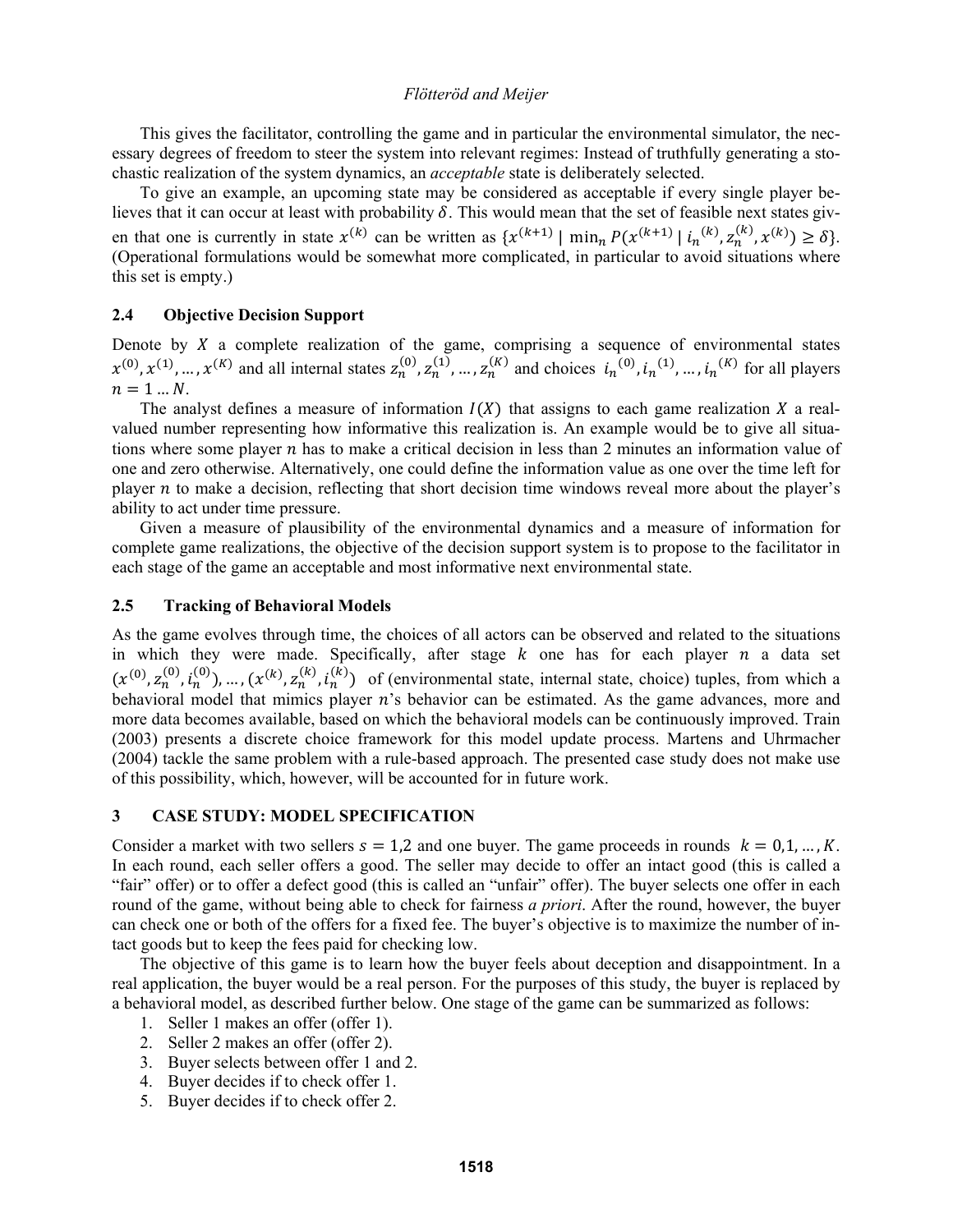#### **3.1 Buyer's Decision Rule**

The buyer assigns the following utility to the action of buying from seller  $s$  in round  $k$ :

$$
V_{\text{buy}}^{(k)}(s) = \beta_{\text{trust}} \cdot \text{trust}_s^{(k)}
$$

where  $\beta_{\text{trust}}$  is a real-valued coefficient and trust<sup>(k)</sup> represent the buyer's (real-valued) trust in seller *s* in stage k. The probability  $P_{\text{buy}}^{(k)}(s)$  that the buyer selects the offer of a seller s is then modeled with a binomial logit model (technically a logistic regression, but based on behavioral theory; see Ben-Akiva  $\&$ Lerman, 1985):

$$
P_{\text{buy}}^{(k)}(s) = \frac{\exp V_{\text{buy}}^{(k)}(s)}{\exp V_{\text{buy}}^{(k)}(1) + \exp V_{\text{buy}}^{(k)}(2)}
$$

The utility to check on the offer of seller  $s$  in round  $k$  is

$$
V_{\text{check}}^{(k)}(s) = \gamma_{\text{trust}} \cdot \text{trust}_{s}^{(k)} + \gamma_{\text{posSurpr}} \cdot \text{posSurpr}_{s}^{(k)} + \gamma_{\text{negSurpr}} \cdot \text{negSurpr}_{s}^{(k)} - \text{checkCost}
$$

where  $\gamma_{\text{trust}}$ ,  $\gamma_{\text{posSurpr}}$ ,  $\gamma_{\text{posSurpr}}$  are real-valued coefficients, posSurpr $_s^{(k)}$  represents a recent (real-valued) positive surprise of the buyer about seller s, negSurpr $s^{(k)}$  represents an accordingly negative surprise, and checkCost is the real-valued cost of checking on a player. The probability  $P_{\text{check}}^{(k)}(s)$  to check on seller s in time step  $k$  is again captured with a binomial logit model:

$$
P_{\text{check}}^{(k)}(s) = \frac{\exp V_{\text{check}}^{(k)}(s)}{1 + \exp V_{\text{check}}^{(k)}(s)}.
$$

### **3.2 Buyer's learning Rule for Trust**

The experience of the buyer when checking on seller  $s$  after round  $k$  is defined as

\n
$$
\text{experience}_s^{(k)} = \n \begin{cases}\n 1 & \text{grade a fair offer in } k \\
-1 & \text{smade an unfair offer in } k\n \end{cases}
$$
\n

If the buyer decides to check on a seller s after round  $k$ , the buyer updates the trust into that seller as follows:

$$
trust_s^{(k+1)} = (1 - \alpha) \cdot trust_s^{(k)} + \alpha \cdot experience_s^{(k)}
$$

where  $\alpha$  is a real-valued parameter between zero and one. If no check occurs, the trust stays unchanged.

## **3.3 Buyer's Learning Rule for Surprise**

If the buyer decides to check on a seller s after round  $k$ , the surprise about that buyer is computed as follows:

$$
poss_{s}^{(k+1)} = \max\{0, \text{ experience}_{s}^{(k)} - \text{trust}_{s}^{(k)} - 1\}
$$
  

$$
negSur_{s}^{(k+1)} = \max\{0, \text{ trust}_{s}^{(k)} - \text{experience}_{s}^{(k)} - 1\}
$$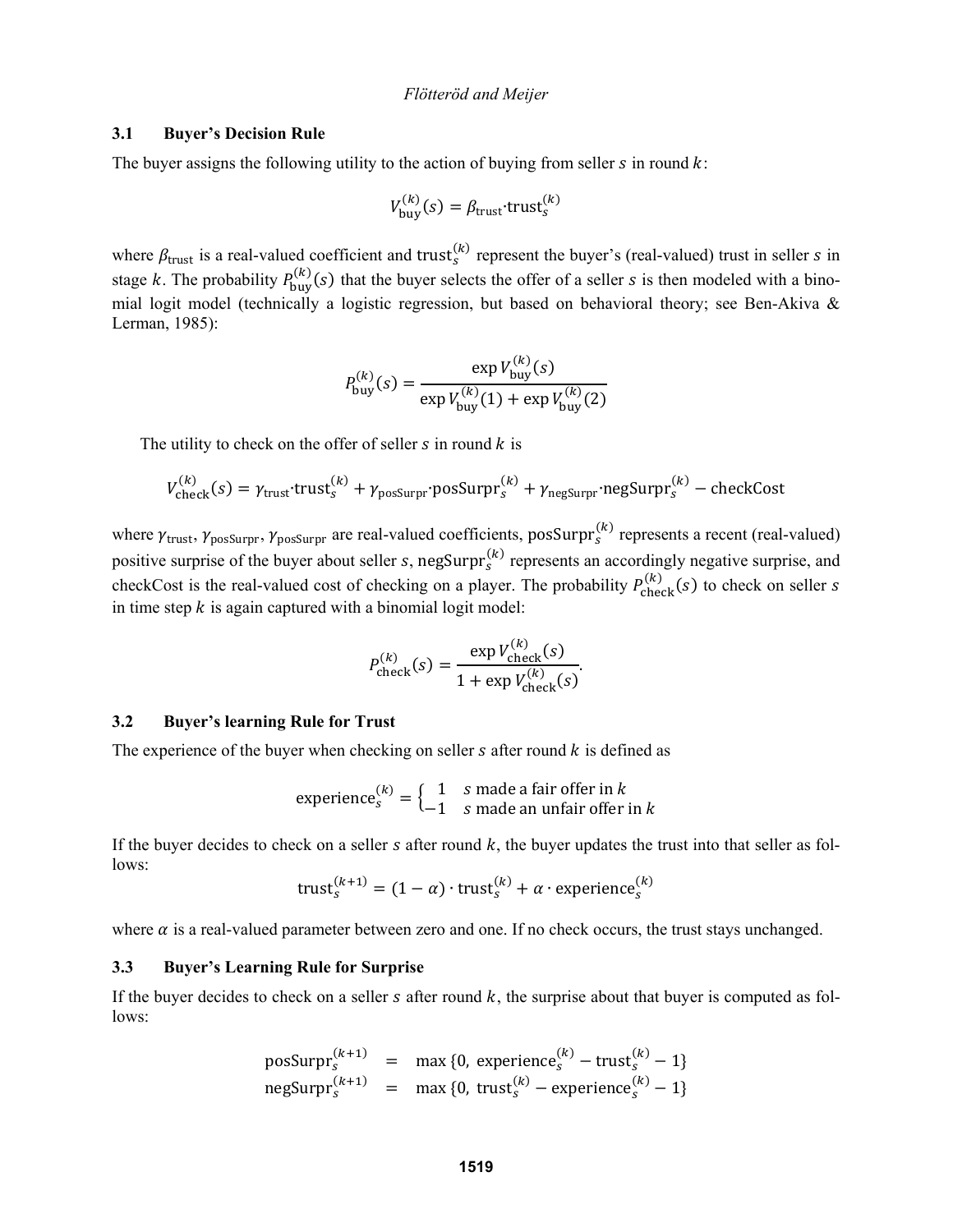To interpret these expressions, not that the experience is either +1 or -1 and that the trust is always in the interval (−1, 1). The positive surprise only takes values larger than zero if the difference between experience and trust is larger than one, meaning that the buyer made  $a + 1$  experience and previously had a negative trust. Symmetrically, the negative surprise only takes a value larger than one if the difference between trust and experience is larger than one, meaning that the buyer had a positive trust and made a -1 experience.

If a seller is not checked upon, both corresponding surprise values are set to zero.

## **3.4 Mapping of Example on Formal Framework**

The behavioral alternatives of each seller are to make a fair offer or to cheat:

$$
i_s^{(k)} \in \{\text{fair}, \text{unfair}\}, \qquad s = 1, 2.
$$

Since "fairness" is the only relevant attribute of an offer, the offer of a player is in the following equated to the players' choices of being fair or not.

The environmental state in stage  $k$  consists of nothing but the two offers made in this stage, which in turn are characterized by the players' decisions to be fair or not:

$$
x^{(k)} = \left[i_1^{(k)}, i_2^{(k)}\right].
$$

The internal state of the buyer is characterized by the level of trust in and surprise of either seller:

$$
z_{\text{burger}}^{(k)} = \Big[\text{trust}_1^{(k)}, \text{trust}_2^{(k)}, \text{posSurpr}_1^{(k)}, \text{posSurpr}_2^{(k)}, \text{negSurpr}_1^{(k)}, \text{negSurpr}_2^{(k)}\Big].
$$

Regarding the plausibility of a state, we assume that the buyer considers every possible combinations of actions of the two sellers as plausible. That is, as long as either seller produces an offer, no matter if fair or not, the buyer believes that this is a realistic outcome of the game dynamics.

The formal framework allows for more complex environmental dynamics and player actions. The purpose of this work is a first investigation in an utmost simplified setting; more complexity would not provide more insight at this point.

## **4 CASE STUDY: MODEL EXPLORATION**

This section provides some intuition on the game dynamics of the case study. The behavioral parameters used here and in the remainder of this article are given in Table 1. The concrete values are arbitrarily selected such that strong and informative system responses are obtained.

| parameter               | value            | description                                              |
|-------------------------|------------------|----------------------------------------------------------|
| $\beta_{\rm trust}$     | 4.0              | coefficient for trust in utility of buying               |
| $\gamma_{\rm trust}$    | $-2.0$           | coefficient for trust in utility of checking             |
| $\gamma_{\rm posSurpr}$ | 2.0              | coefficient for positive surprise in utility of checking |
| $\gamma$ negSurpr       | 8.0              | coefficient for negative surprise in utility of checking |
| $\alpha$                | $\overline{0}$ 1 | update weight for experience in trust learning rule      |
| checkCost               | ()()             | cost of checking on a seller                             |

Table 1: Behavioral parameter values for case study.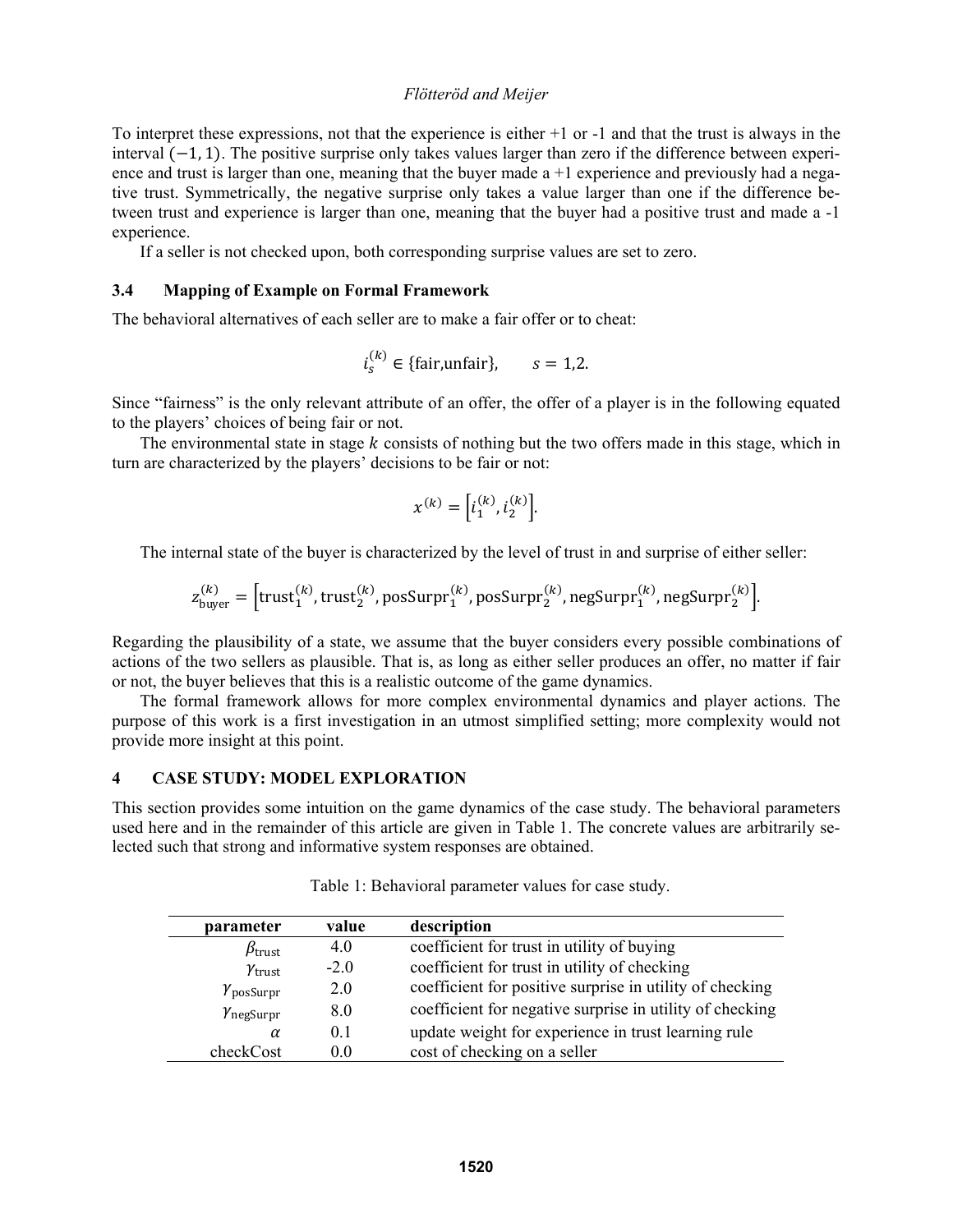

















Figure 1: Seller 1 plays always fair; seller 2 plays always unfair. (Positive and negative surprise values for seller 1 are hidden below those for seller 2.)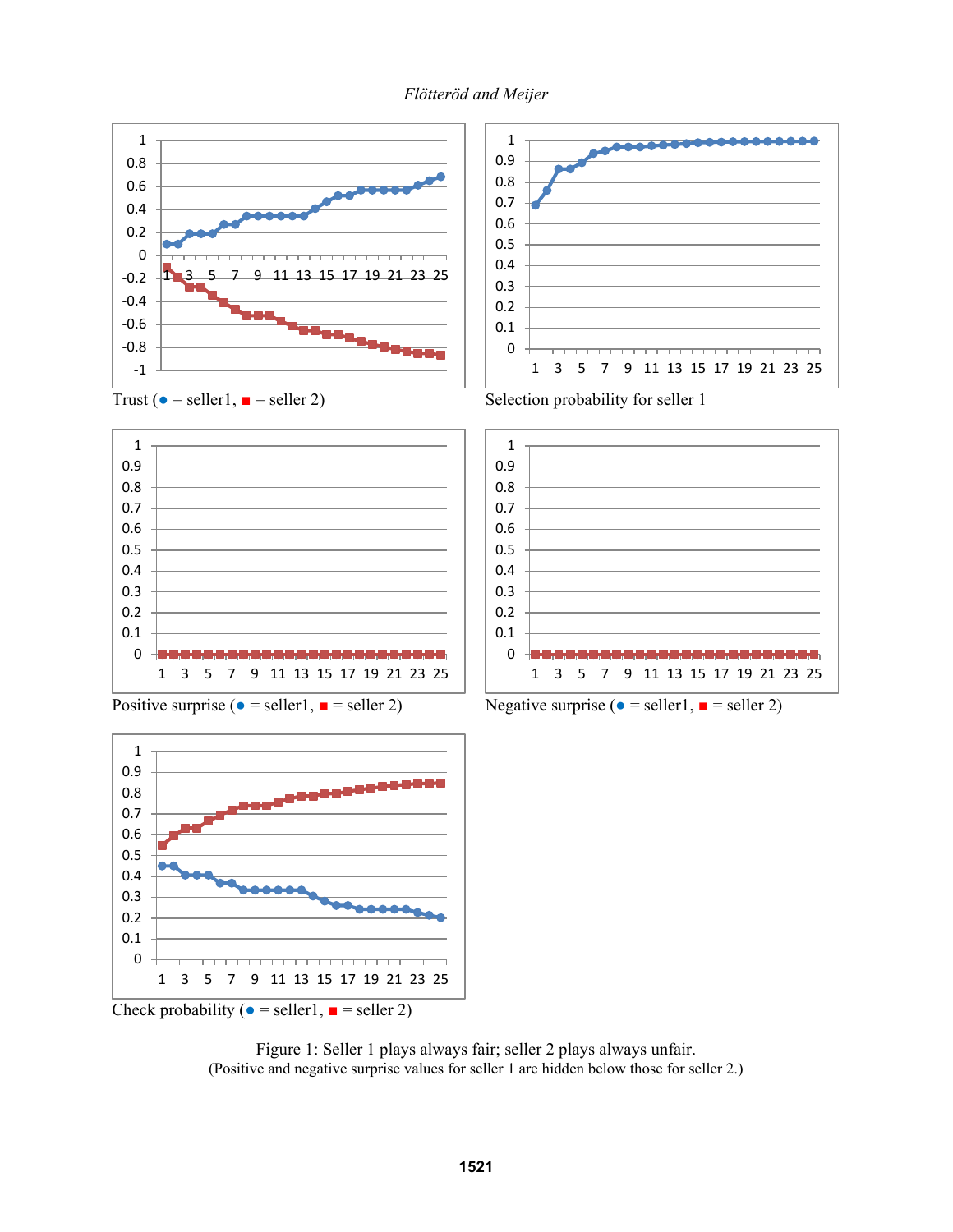









Trust ( $\bullet$  = seller 1,  $\bullet$  = seller 2) Selection probability for seller 1





Figure 2: Seller 1 switches from fair to unfair after half the game; seller 2 does the opposite.

*Flötteröd and Meijer*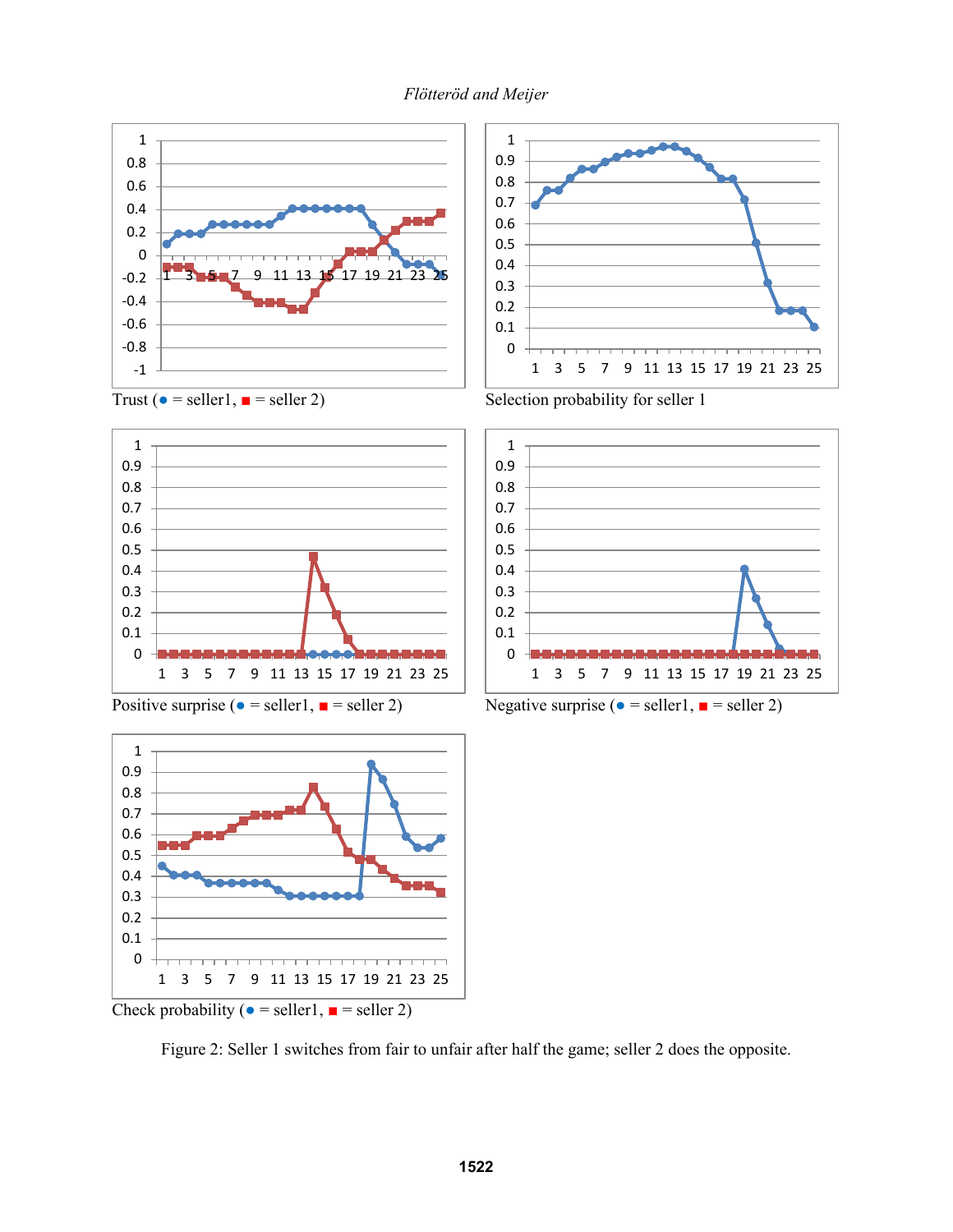







Figure 3: Both sellers play fair with probability 50%.



Trust ( $\bullet$  = seller 1,  $\bullet$  = seller 2) Selection probability for seller 1



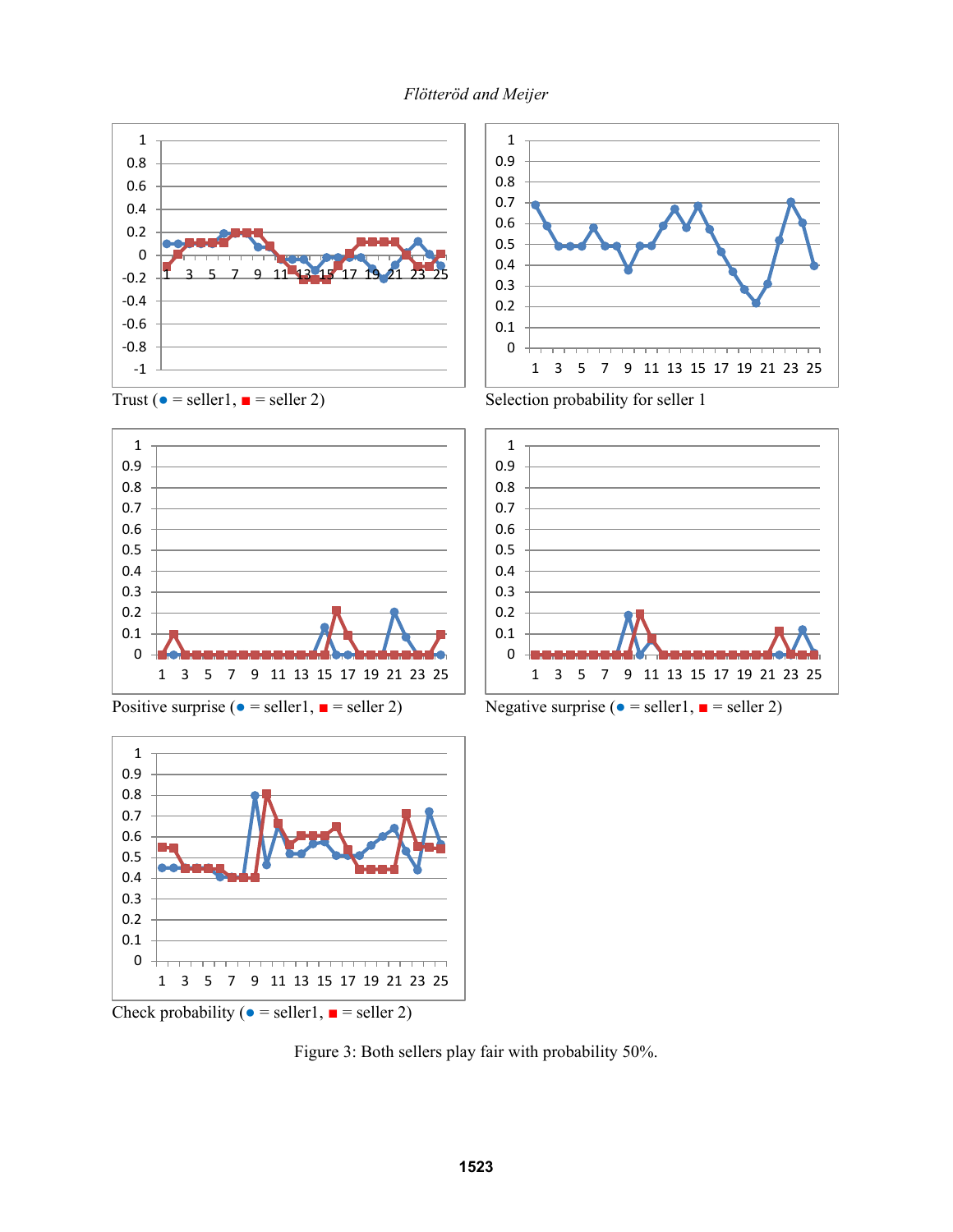Figures 1 through 3 exemplify the dynamics of the buyer's behavioral model for given seller behavior.

Figure 1 shows a situation where seller one always plays fair and seller two always plays unfair. Consistently with this, the trust in seller one increases as the game advances, while the trust in seller two decreases. Consequently, the probability of buying from seller one eventually approaches one. The buyer experiences no surprises in this game since both sellers stick to the same strategy and hence always comply with the buyer's expectations. The probability to check on seller one decreases and the probability to check on seller two increases, consistently with the corresponding trust levels.

Figure 2 shows a situation where player one always plays fair for the first half of the game and then switches to unfair behavior, and player two does exactly the opposite. This behavior is consistently reflected by the trust levels and the corresponding probability to select an offer from seller one. This example shows well the effect of "surprise": Both the positive and negative surprise spike as the buyer observes the respective change in strategy. This in turn leads to an increased check probability on either seller during the transient phase.

Finally, Figure 3 shows a situation where both sellers randomly select to cheat or not with uniform probability. In reaction to this, the trust levels fluctuate rather unsystematically around zero and the buyer selects either seller with roughly the same probability. The random behavior of the sellers leads to the occasional occurrence of small negative and positive surprises. The probabilities to check on the sellers also stay fairly stable across the iterations.



Figure 4: Controlled game flow.

## **5 CASE STUDY: CONTROL OF GAME FLOW**

## **5.1 Implementation**

The game flow is now controlled through the actions of one or both sellers, such that the buyer's experience of "deception" and "disappointment" is maximized. For this, a "disappointing situation" is defined as follows: The buyer selects for one or more rounds the same seller, who turns out to be fair whenever checked upon. Eventually, however, the player notices that the previously trusted seller started to make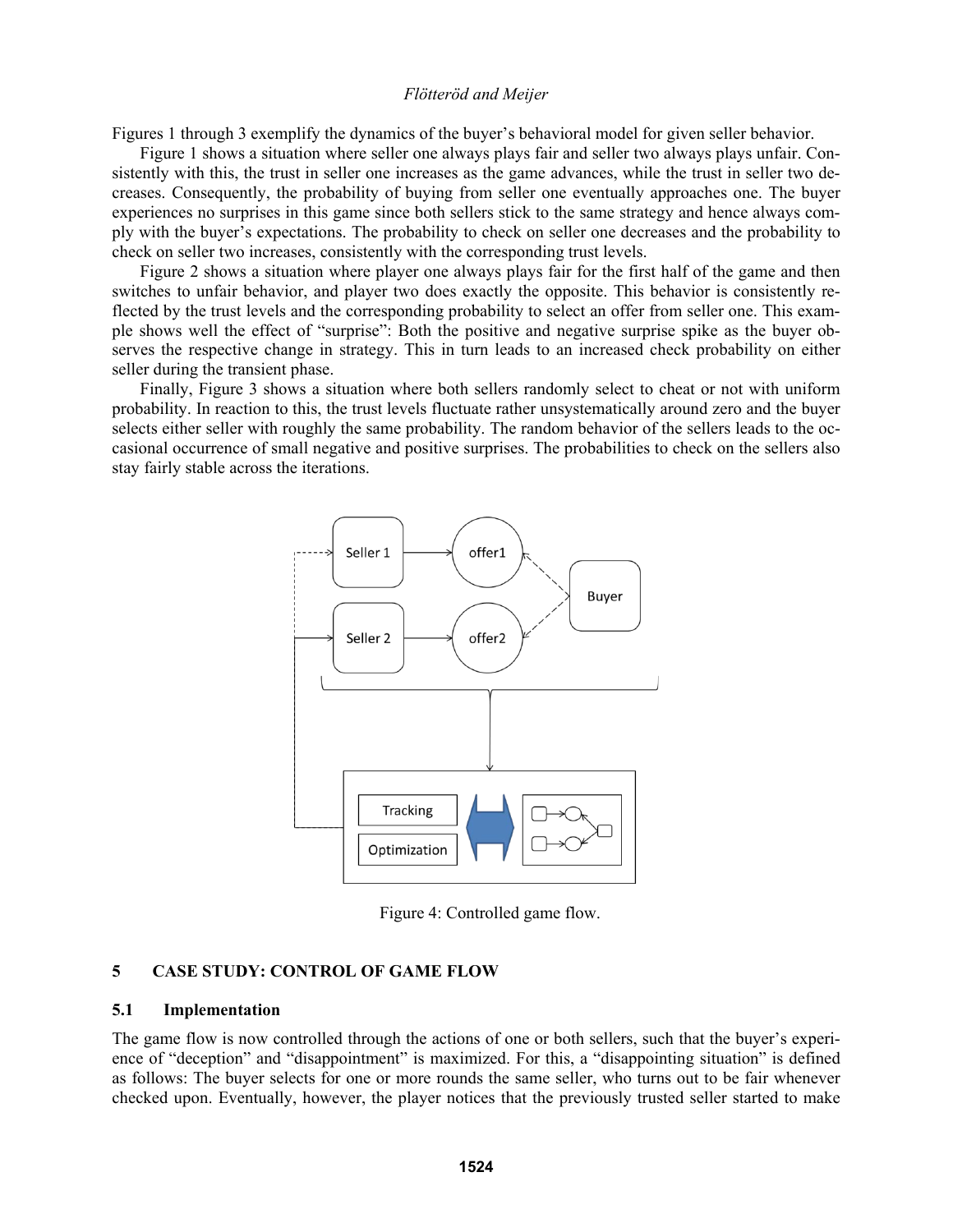unfair offers. In reaction to this, the buyer switches to the other seller. The "level of information"  $I(X)$  in a given realization  $X$  of the game is defined as the longest duration of a "trust" phase before the unfair behavior is detected and a switch to the other seller occurs. That is,  $I(X)$  can take integer values 0, 1, 2, ...

The control of the game flow is implemented as follows. A simulated game is run forward through its stages. In the beginning of every stage, an identical copy of the current game state (including the state of all non-controlled players) is created. This is can be seen as an idealized tracking algorithm that, in a real application, would have to estimate the non-measurable aspects of the game, in particular the internal state of the buyer.

The future decision(s) of the controlled seller(s) is/are optimized by playing through different decision sequences in the cloned game situation (where possible future reactions of the buyer can be accounted for through the clone of the stochastic buyer model), with the objective to maximize  $I(X)$  as defined above. (The optimization is performed through a simple randomized hill-climbing procedure; this heuristic approach was chosen merely for the sake of simplicity.) Once the optimization has terminated, each controlled seller selects the upcoming optimized action in the real game. (The buyer's behavior is not optimized but follows the previously defined behavioral model. Recall that in a real application of this game, the simulated buyer would be replaced by the real person under study.) This process is repeated until the game terminates. Figure 4 gives an overview.

#### **5.2 RESULTS**

Three configurations are considered. The "random" configuration does not optimize; it generates purely random behavior for each seller, selecting between fair and unfair offers with 50/50 probability. The "single control" configuration replaces one of the random sellers by an "optimal seller" that tries to steer the game into regimes of greatest information gain. In the "double control" configuration, both sellers are controlled and try jointly to steer the game into regimes of greatest information gain. 100 replications of each configuration are evaluated.



Figure 5: Histogram of  $I(X)$ .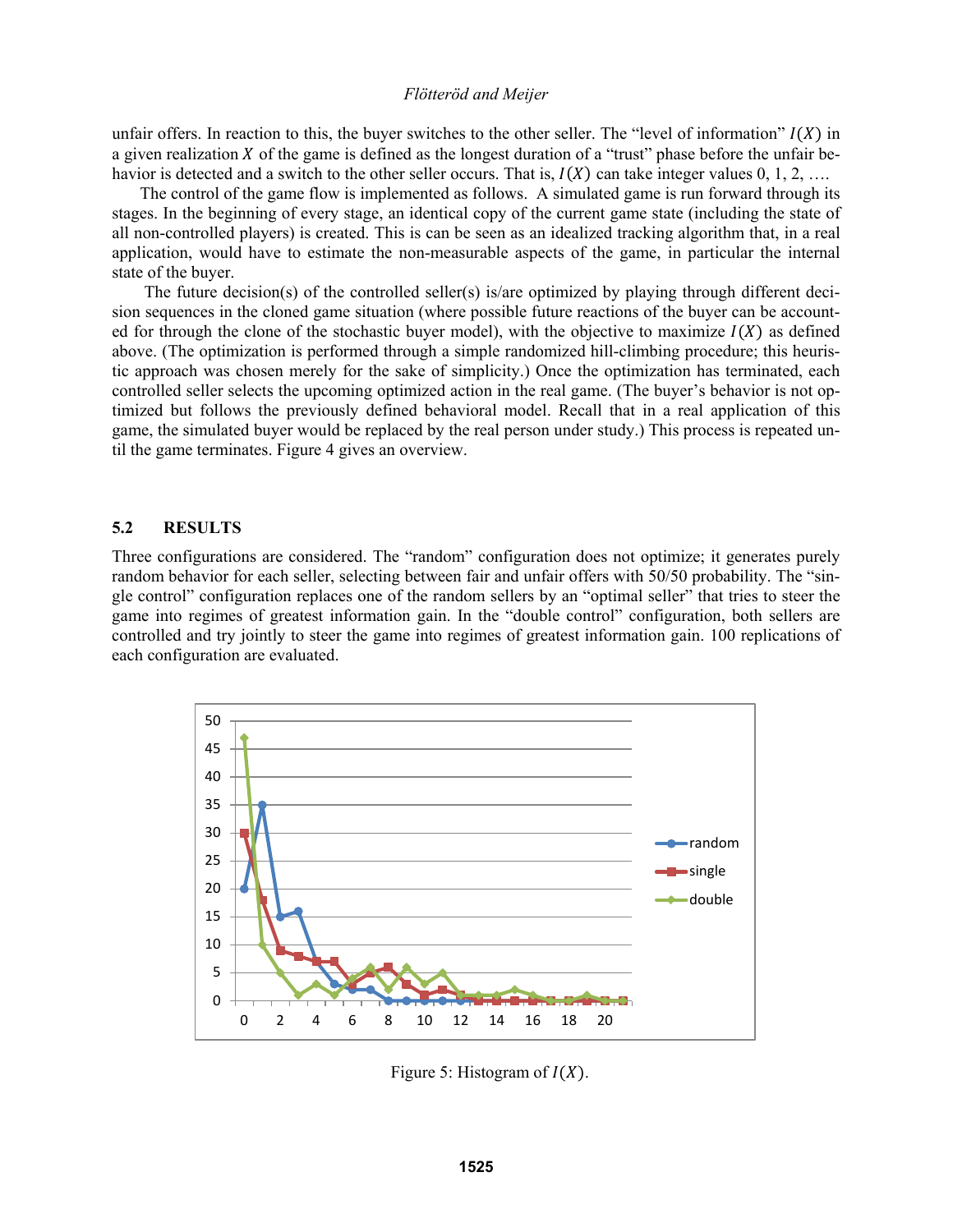Figure 5 shows a histogram of the resulting information values  $I(X)$  for all three configurations. Two relevant observations can be made.

- 1. The "single control" histogram stretches further towards large  $I(X)$  values than the "random" histogram. The "double control" histogram reaches even further towards larger values. That is, the optimization is successful in reaching more informative states. As one would expect, the coordinated control of two sellers leads to better results than the control of only one seller.
- 2. The probability of "failing" in the sense that zero information is extracted from a game is larger in the "single control" case than for the "random" case, and it is even larger for the "double control" case. This effect was not anticipated when specifying the objective function, but it is plausible in hindsight: In order to obtain large "disappointment" values, the sellers must treat the buyer fair for as long as possible, but they cannot ensure that the buyer actually becomes aware of that, given that they cannot control the buyer's decision to check on them. This leads to frequent failures of the game, resulting in zero values  $I(X)$ .

The practical relevance of these results, tentative and artificial as they may be, becomes clear in Table 2. It shows, for each configuration, the obtained mean information value, the maximum information value, the frequency of obtaining information values of at least 5, and the frequency of obtaining information values of at least 10. If, for example, relevant information can only be extracted from games with an information value of 5 or larger, the single control increases the number of useful games by a factor of four, and the double control even by a factor of five.

| experiment     | mean(I(X)) | max(I(X)) | freq( $I(X) \geq 5$ ) | freq( $I(X) \ge 10$ ) |
|----------------|------------|-----------|-----------------------|-----------------------|
| random         | .82        |           | $7\%$                 | 0%                    |
| single control | 2.95       |           | 28%                   | $4\%$                 |
| double control | 3.65       |           | 34%                   | $5\%$                 |

|  | Table 2: Experimental results. |  |
|--|--------------------------------|--|
|--|--------------------------------|--|

## **6 SUMMARY AND CONCLUSIONS**

This article uses basic discrete choice models, based on which it controlled a game flow to maximize the information that can be extracted from the game. The case study with a simplified version of the Trust and Tracing Game illustrates that the type of mathematical modeling is capable of producing desired results. It also showed that the approach easily gets quite complicated, especially when we think of more realistic gaming settings. With this approach it is possible to optimize the gaming environment in the loop, and to track the players based on discrete choice models. The next challenges that occur now are how to design games in such a way that the environment can actually be controlled sufficiently. The open-problem-centered games that are so popular in learning allow for a great many possible states of the environment. Future work will focus on more complex games.

### **REFERENCES**

Bekebrede, G. and I.S. Mayer (2005). Build your seaport in a game and learn about complex systems. In: Journal of design research, 5(2): pp 273-298.

Ben-Akiva, M. and S. Lerman (1985). Discrete Choice Analysis - Theory and Application to Travel Demand. MIT Press.

De Freitas, S. and M. Oliver (2006). How can exploratory learning with games and simulations within the curriculum be most effectively evaluated? Computers and Education 46 (3) 249-264.

Dignum, Frank, Westra, Joost, Doesburg, Willem van (2009). Games and Agents: Designing Intelligent Gameplay.